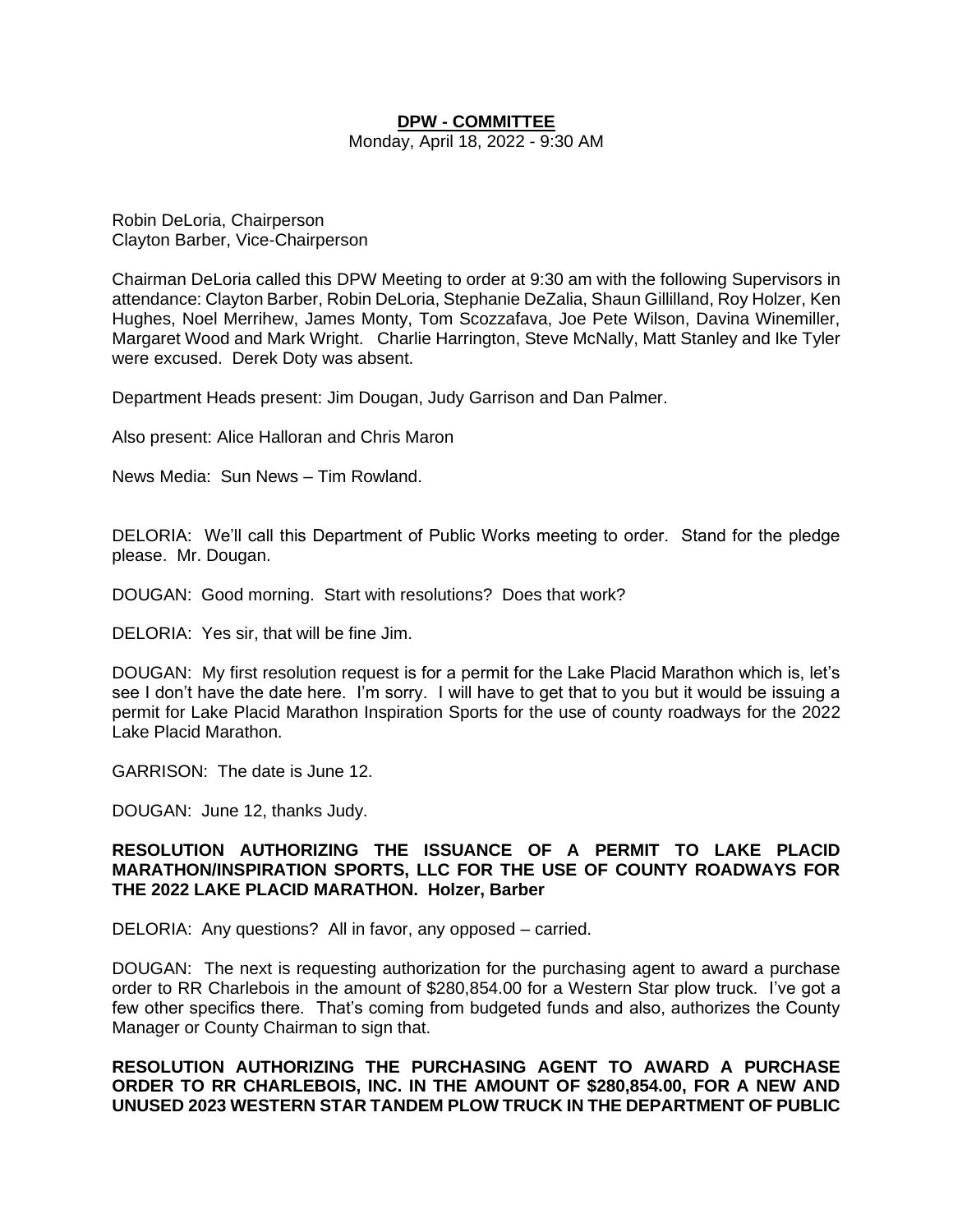## **WORKS WITH FUNDS TO COME FROM BUDGETED FUNDS AND FURTHER AUTHORIZING THE COUNTY CHAIRMAN OR COUNTY MANAGER TO EXECUTE SAID PURCHASE ORDER. DeZalia, Scozzafava**

DELORIA: Questions?

SCOZZAFAVA: Two-eighty, wow. Ours is just being delivered that we ordered last April, that was \$222,000 so they've gone up that much?

DOUGAN: Yeah, it's crazy right now. Last year, the one we purchased was about \$217,000, excuse me, two years ago we purchased one. Basically in the five year plan we purchase a plow truck every other year and it was \$217,000, we had budgeted \$225,000, similar to what we discussed with the last equipment that we were awarded I'm going to have to dip into my equipment capital reserve or I'm going to have to push something else that is budgeted, this year off.

DELORIA: This is just for the truck, not for the trailer?

DOUGAN: This is a tandem plow truck so it's complete with its plow, its wing, box, sander, equipment, sander controls.

DELORIA: Okay, any other questions? All in favor, any opposed – carried.

DOUGAN: The next one would be authorizing the purchasing agent to award a purchase order again to RR Charlebois. This one would be in an amount of \$154,530.00. This is for a tandem axle tractor for the Solid Waste Department so, a little more reasonable. This was only \$4,530 over what we specifically budgeted this year but it is about \$15,000 more than what we bought the last time we bought one of these.

**RESOLUTION AUTHORIZING THE PURCHASING AGENT TO AWARD A PURCHASE ORDER TO RR CHARLEBOIS, INC. IN THE AMOUNT OF \$154,530.00, FOR A NEW AND UNUSED 2023 WESTERN STAR TANDEM AXEL TRACTOR IN THE DEPARTMENT OF PUBLIC WORKS WITH FUNDS TO COME FROM BUDGETED FUNDS AND FURTHER AUTHORIZING THE COUNTY CHAIRMAN OR COUNTY MANAGER TO EXECUTE SAID PURCHASE ORDER. Scozzafava, Wood**

DELORIA: Any questions? All in favor, any opposed – carried.

DOUGAN: The next three are part of our general site work contract and our doing some road work for us in different locations. The first one is for County Route 80, Lake Shore Road in the Town of Westport. This would be a contract amendment with Reale Construction in an amount not to exceed \$29,600. It's about a 1,000 feet of road that we, excuse me, it's about a 1,000 feet from the Intersection of Hald Road. It's 450 feet long, both lanes, we are going to be removing the asphalt and installing 18 inches of new item 4 gravel as part of that project.

**RESOLUTION AUTHORIZING THE COUNTY CHAIRMAN OR COUNTY MANAGER TO EXECUTE A CONTRACT AMENDMENT WITH REAL CONSTRUCTION IN AN AMOUNT NOT TO EXCEED \$29,600.00, FOR LABOR AND EQUIPMENT NECESSARY FOR RECONSTRUCTION OF A SECTION OF COUNTY ROUTE 80, LAKE SHORE ROAD, LOCATED IN THE TOWN OF WESTPORT WITH FUNDS TO COME FROM BUDGETED**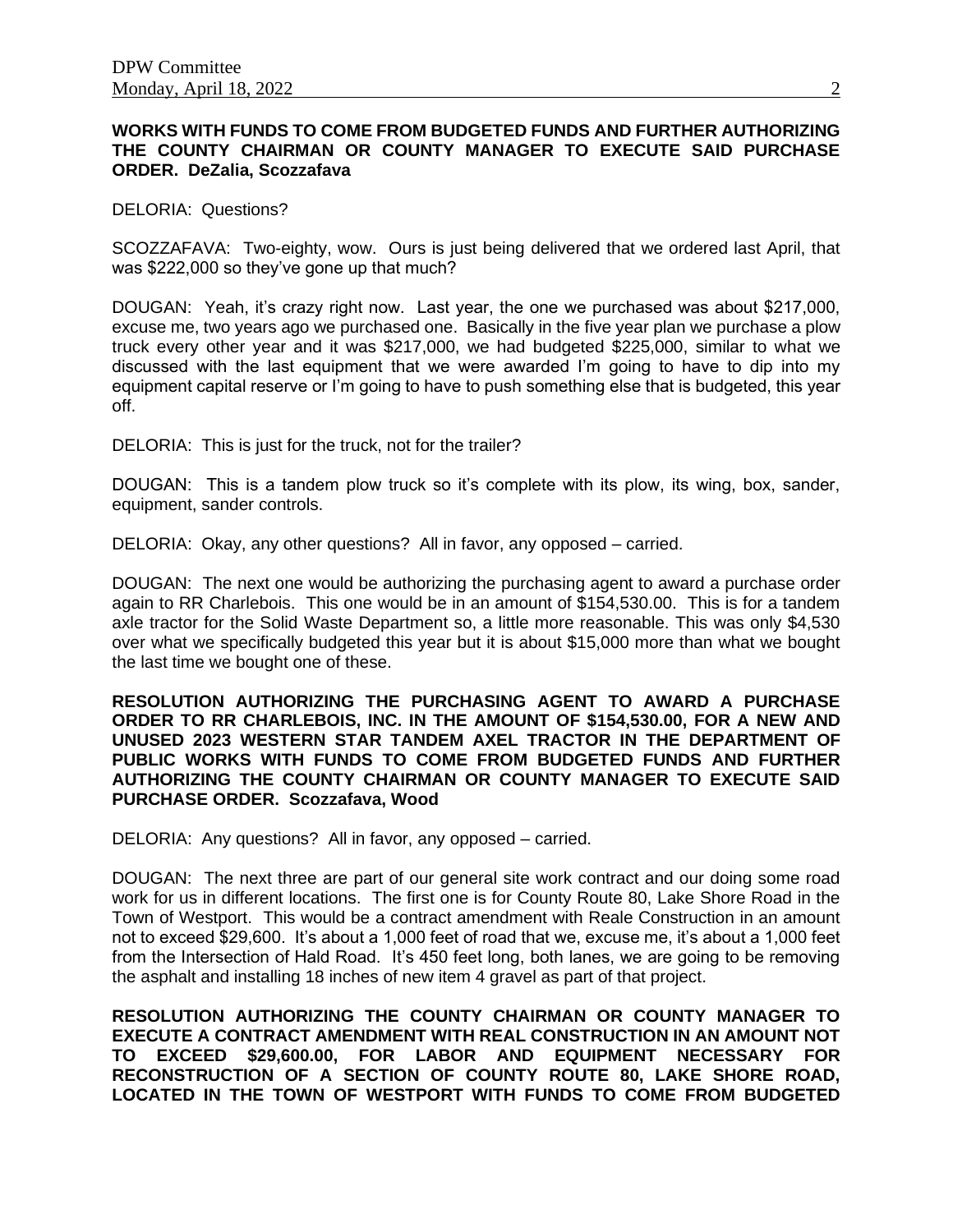### **FUNDS. Barber, Wright**

DELORIA: Any questions? All in favor, any opposed – carried.

DOUGAN: The next one, is again a contract amendment with Reale Construction in an amount not to exceed \$33,100.00. This is for a section of road in the Town of Crown Point, Pearl Street, County Route 47. It's about 525 feet long, 18 inches of new gravel, geotextile fabric and it is very close to the intersection of Pearl Street and Creek Road.

**RESOLUTION AUTHORIZING THE COUNTY CHAIRMAN OR COUNTY MANAGER TO EXECUTE A CONTRACT AMENDMENT WITH REAL CONSTRUCTION IN AN AMOUNT NOT TO EXCEED \$33,100.00, FOR LABOR AND EQUIPMENT NECESSARY FOR RECONSTRUCTION OF A SECTION OF COUNTY ROUTE 47, PEARL STREET, LOCATED IN THE TOWN OF CROWN POINT WITH FUNDS TO COME FROM BUDGETED FUNDS. Winemiller, DeZalia**

DELORIA: Any questions? All in favor, any opposed – carried.

DOUGAN: And the last one today is on Tracy Road, it's very close to Newport Pond. It would be a contract amendment with Reale Construction in the amount not to exceed \$34,900.00. It's 1200 feet long, it's both lanes, it's about 24 inches of new item 4 gravel.

**RESOLUTION AUTHORIZING THE COUNTY CHAIRMAN OR COUNTY MANAGER TO EXECUTE A CONTRACT AMENDMENT WITH REAL CONSTRUCTION IN AN AMOUNT NOT TO EXCEED \$34,900.00, FOR LABOR AND EQUIPMENT NECESSARY FOR RECONSTRUCTION OF A SECTION OF COUNTY ROUTE 6, TRACY ROAD, LOCATED IN THE TOWN OF MORIAH WITH FUNDS TO COME FROM BUDGETED FUNDS. Scozzafava, Winemiller**

DELORIA: Any questions? All in favor, any opposed – carried.

DOUGAN: So Judy just brought another permit here so a resolution authorizing the issuance of a permit allowing the use of county roadways for the Wilmington/Whiteface 100K Mountain Bike Race to be held on Saturday, June 4.

# **RESOLUTION AUTHORIZING THE ISSUANCE OF A PERMIT ALLOWING THE USE OF COUNTY ROADWAYS FOR THE WILMINGTON WHITEFACE 100K MOUNTAIN BIKE RACE TO BE HELD ON SATURDAY, JUNE 4, 2022. Holzer, Winemiller**

DELORIA: Any questions? All in favor, any opposed – carried.

DOUGAN: That's all I had for resolutions.

DELORIA: Jim, you provided your report. Does anybody have any questions on the DPW report?

SCOZZAFAVA: I don't have a question; this is in regards to highway equipment. I don't even know if it's possible but with the number of banners, every community now is doing the banners for our Veterans in Moriah we've got over 320. Jim, I know that you guys are right out straight with that bucket truck which is actually more than what is needed for putting banners up. It's a big truck. So, I didn't know if it would be possible if the county could purchase a smaller bucket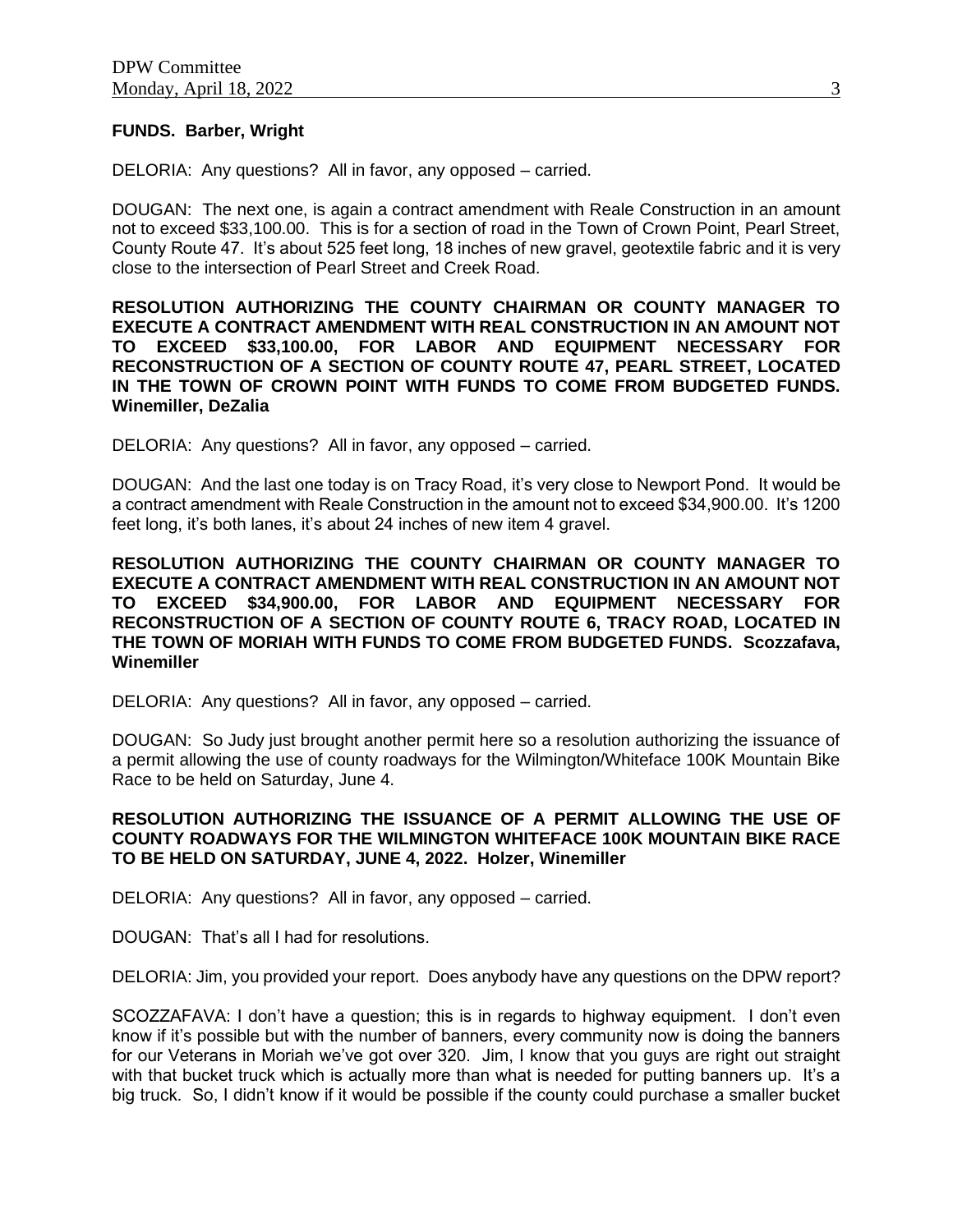truck that would be more practical for doing these banners out of stimulus? Dan is giving me that look like –

DOUGAN: I'm glad you asked Dan that question instead of me.

PALMER: Yeah.

SCOZZAFAVA: I mean, let me ask you this because we would be willing to use some of ours in fact I'm going to talk to Crown Point and Westport and see if the three of us want to go in on one. Is that a legitimate use for those funds?

PALMER: Again, it would be a Government service anything that, currently because anybody considered with an award under \$10 million dollars, any of that money spent has to be spent on typically a Government service so buying a lift truck for that purpose would qualify for a Government service, if you want to spend it that's another thing but yeah, it would certainly qualify. Can Moriah buy it and we can use it?

SCOZZAFAVA: We'll rent it to you.

MONTY: Do you rent it when you use it now?

SCOZZAFAVA: Yes, absolutely. Yes, we do. Absolutely.

PALMER: I mean, I don't know. We can certainly look at it.

DOUGAN: It's my job to send a bill but –

PALMER: It's somebody else's job to pay that bill.

SCOZZAFAVA: We are all fixing the county pot holes that we are getting sued over.

DELORIA: Tommy, we use a rack truck and a ladder in Newcomb so.

SCOZZAFAVA: We tried that with a front end loader and we got turned in.

DELORIA: Yeah, you've got to be careful of that.

SCOZZAFAVA: But anyway.

PALMER: Yeah, potentially it is something you could look at.

SCOZZAFAVA: I see the chances of the county buying one are slim and nil.

GILLILLAND: Jim, the one you have now I mean is that at the end of service life?

DOUGAN: I believe the truck that Tom is actually talking about and we have three, there is one that is a smaller vehicle that is at the end of its service life, in fact it wasn't, every year we have to have those booms inspected and it's been more than 25 years that that's been in service so that one, is going to be surplused out here before long because they won't approve it for use anymore.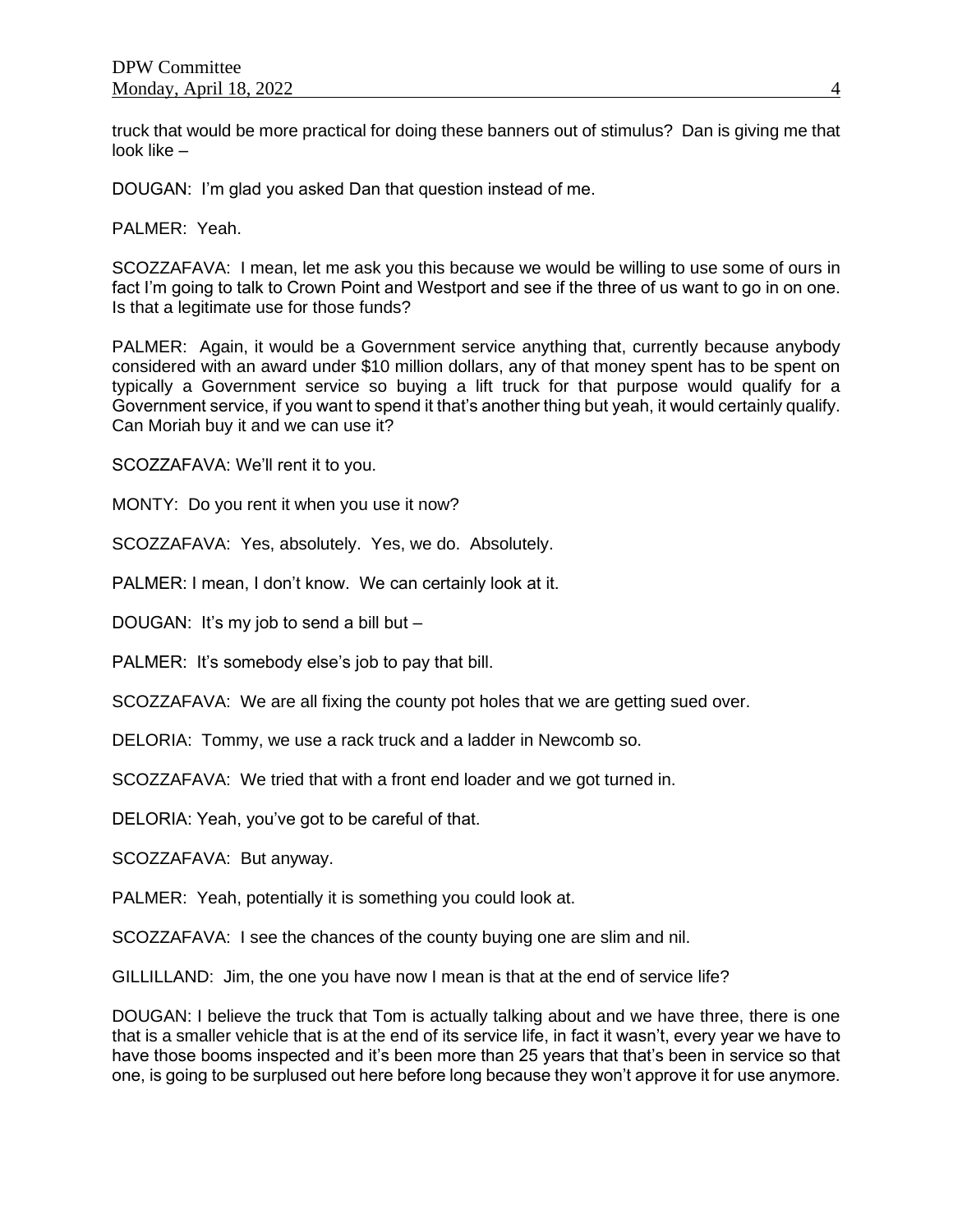MONTY: I'll give you \$5,000 for it.

SCOZZAFAVA: You can't use it because of the condition.

MONTY: I won't use it on Main Street. *(laughter)*

SCOZZAFAVA: Actually I saw a picture last year, they were putting banners up in Elizabethtown, our employees were helping and I look in the SUN Community News and there's our employee in the bucket of Elizabethtown's front end loader putting the banner up so and yes, we did get some feedback on it but not from the Department of Labor.

PALMER: I expect you did.

MERRIHEW: That went very smoothly, it worked out well.

SCOZZAFAVA: As long as you have our employees in your bucket.

MERRIHEW: Not mine.

DELORIA: Noel was on vacation that week.

SCOZZAFAVA: So Jim, what are your plans for replacement on that?

DOUGAN: It's in next years, it's in my next year plan for the five-year equipment plan. We did receive pricing this fall on it, it's about \$170,000 for that small truck I'm assuming that price has gone through the roof.

DELORIA: Does that require training?

DOUGAN: You are supposed to be trained on the use of those, yes.

WINEMILLER: I just had a question for Jim regarding these road projects. We are in need of fill a substantial amount of fill, do you already have plans for the fill that you are taking up?

DOUGAN: For those projects, we wouldn't want to truck it all the way to St. Armand.

WINEMILLER: Oh, no we would come and get it.

DOUGAN: We definitely could use trucks. The way we're doing this is our, you notice that we're providing all trucking, we're providing all material so that means that my trucks are under their excavator so Dougie and your people want to work with us and provide a truck and haul some of that material away great. We don't have a specific plan for those we're trying to get rid of it per say, at the closest location especially with the price of fuel.

WINEMILLER: Okay, got it. Thank you.

DELORIA: Anybody else have anything?

DOUGAN: I will just touch base on a couple of things from my report then?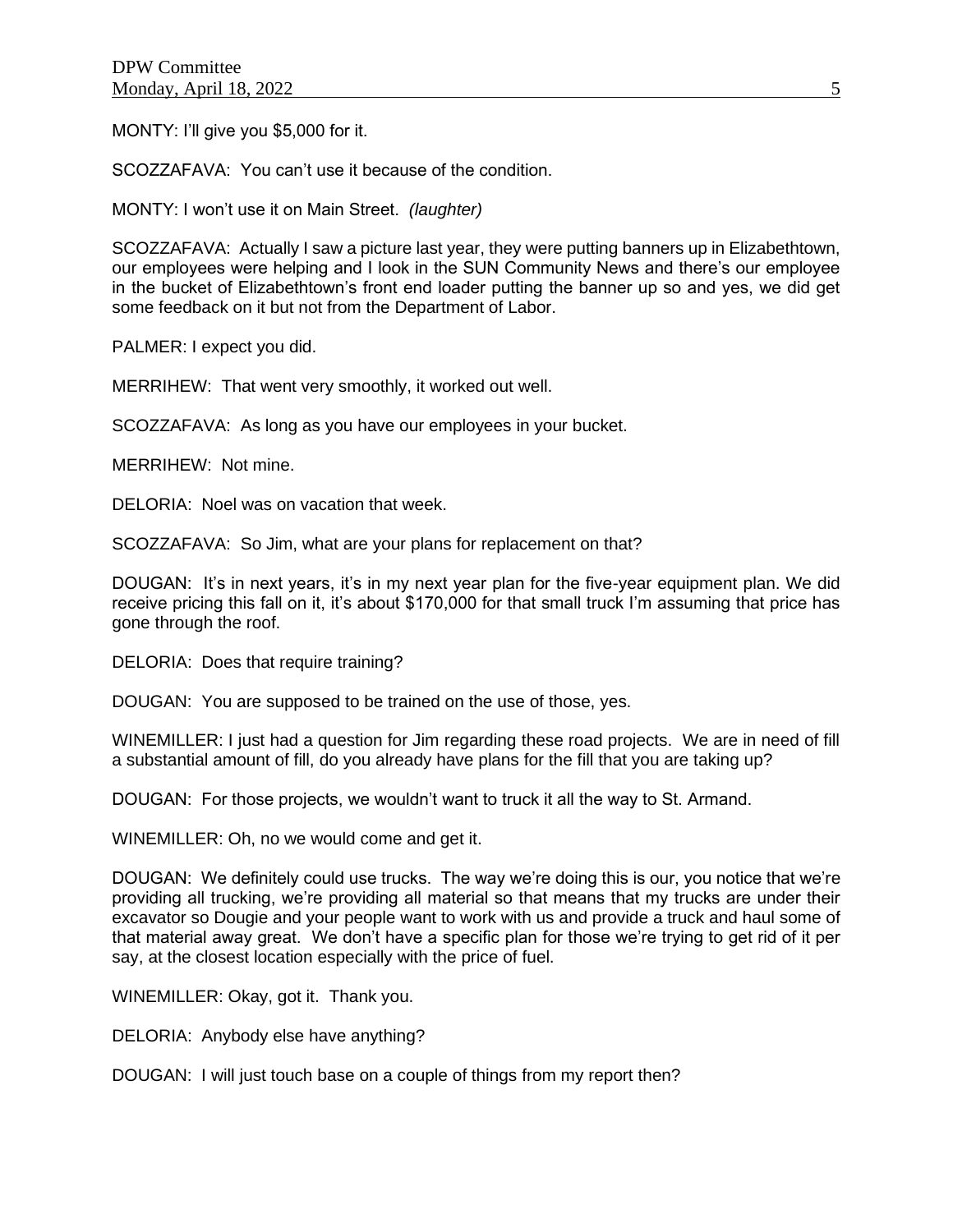DELORIA: Sure.

DOUGAN: I did hand out the revised schedules for bus transportation. Holly our Events Coordinator has worked with Transportation Department to try and make those a little easier to read so everybody has a new copy of that along with a survey has gone out. It's been out on the Transportation Facebook page, we're starting to get some comments back and just try to see are there other areas that they'd like us to expand the route, not saying that we can meet all the requests but we are trying to do better with public transportation if we can so that survey is there for you to take a look at. I would very much like to see the Supervisors comments as well if you could take the time to fill it out, things that we could do better with transportation.

Other than tomorrow's forecast for snow we've started sweeping roads which I know a lot of towns has done as well. We've actually started installing culverts. Mr. Harrington is not here but we've put some new culverts in on one of his roads we plow for us and I will say please be careful we don't want your plow driver hitting that sharp edge of asphalt.

You know the courthouse roof over here has started you may see the scaffolding and the flags along the edge of the building there. We started to build the new bathroom in the basement of DPW for Soil and Water, we moved them into the other half of the building so hopefully that will be a nicer place for Alice and her staff. We're hoping to have that done by May. And, as I said last time if the weather cooperates we're hoping to start actual asphalt by the first week in May. That's kind of what I have going on. Thank you.

DELORIA: Okay, Soil and Water – Alice.

HALLORAN: Good morning. Did you get my report?

GARRISON: I put a copy on their desks.

HALLORAN: Alright, thank you. I was late, so I wasn't sure if you got it. Highlights similar to last time, we're still looking for interns. Our tree sale is on Friday and we still have trees available and we've been getting a lot more calls for new farms or farms that have been around and are interested in being involved in our program so we're pretty busy. Any questions?

DELORIA: From Newcomb, is the hydro seeder available this spring?

HALLORAN: It will be available soon. Yeah, we should probably pull it out next week or the week after.

DELORIA: I will be ready for it in maybe two weeks. Can we come and get it?

HALLORAN: Yes, call beforehand.

DELORIA: Do you have the materials?

HALLORAN: We have all the materials.

DELORIA: Okay good. I will give you a call then. Send our boys up. Thank you.

HALLORAN: Alright.

DELORIA: Does anybody have anything for Alice?